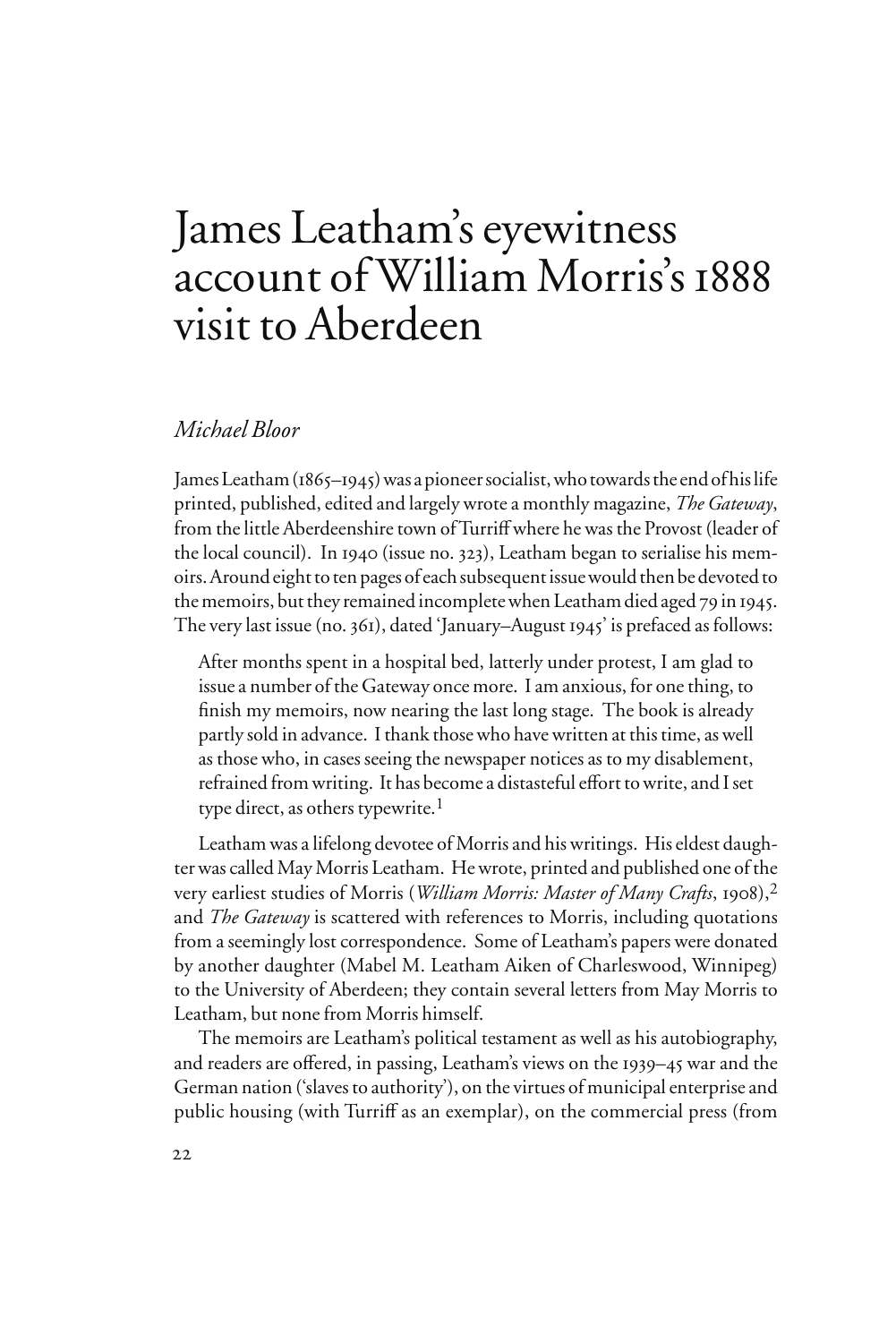a man who had edited Scotland's first socialist newspaper), on Burns (from a man who had published a wide range of literary studies, including seventeen on Shakespeare's plays), and on public fashion (a beard is 'nature's adornment' – Leatham sported a full beard). One whole section of the memoirs (in issue no. 333) is devoted to Morris. Some of Leatham's material is culled from other Morris studies and some is reproduced from his own book on Morris. And some of the asides, such as the need to bury telephone lines and the virtues of hydroelectricity, have the air of an old man's hobbyhorses.

However, there is much that is original in the memoir to interest Morris scholars. In particular, there is an account of Morris's only visit to Aberdeen, his lukewarm audience, and the friendly conversation amongst socialist comrades which followed the political meeting – in particular, Morris's clear-sighted response to Leatham, who had fallen victim to the Victorian fad (*à la* Spencer) for equating social and evolutionary change. Since circulation of *The Gateway* was small, and copies are difficult to come by (with only Aberdeen University and the British Library holding a complete run), the relevant section of Leatham's memoirs, with annotations, is reproduced below.

James Leatham (Figure 1) was born in 1865, the youngest of five children of a Yorkshire soldier who died of cholera in India. His mother, a handloom weaver, took the children to live with her father, also a handloom weaver and an old Chartist, in Aberdeen. Leatham was apprenticed to a local printer, but had shown an interest in political questions from an early age: he remembered hearing his grandfather and fellow weavers discussing the Paris Commune when he was only Wve. In 1887, he helped J.L. Mahon set up a branch of the Scottish Land and Labour League (affiliated to the Social-Democratic Federation) in Aberdeen.

By the time of Morris's visit to Aberdeen in 1888, which he helped organise, Leatham was already contributing articles to the London magazine, *Progress*. He had a great love and knowledge of literature and was an acute judge (witness his choice of the adjective 'chiming' to describe Morris's *Defence of Guenevere* in the extract below). When Mahon left the SDF with Morris to form the Socialist League, Leatham remained in the SDF, serving in due course on its national executive council. Aside from Morris, he met all the great figures and speakers of the labour movement, such as Henry George and George Bernard Shaw, and he was a close friend of that other Morris-worshipper, John Bruce Glasier.

In 1891, Leatham took over a small Aberdeen printing business of his own, and was still only thirty when he brought out the first issue of *The Workers' Herald*, Scotland's first – albeit short-lived – Socialist newspaper. He later worked on Robert Blatchford's *Clarion* in Manchester, where he was a co-founder of the SDF branch. He moved to work for a commercial printer in Manchester but was blacklisted for his union activity, and in 1897 returned to north east Scotland as a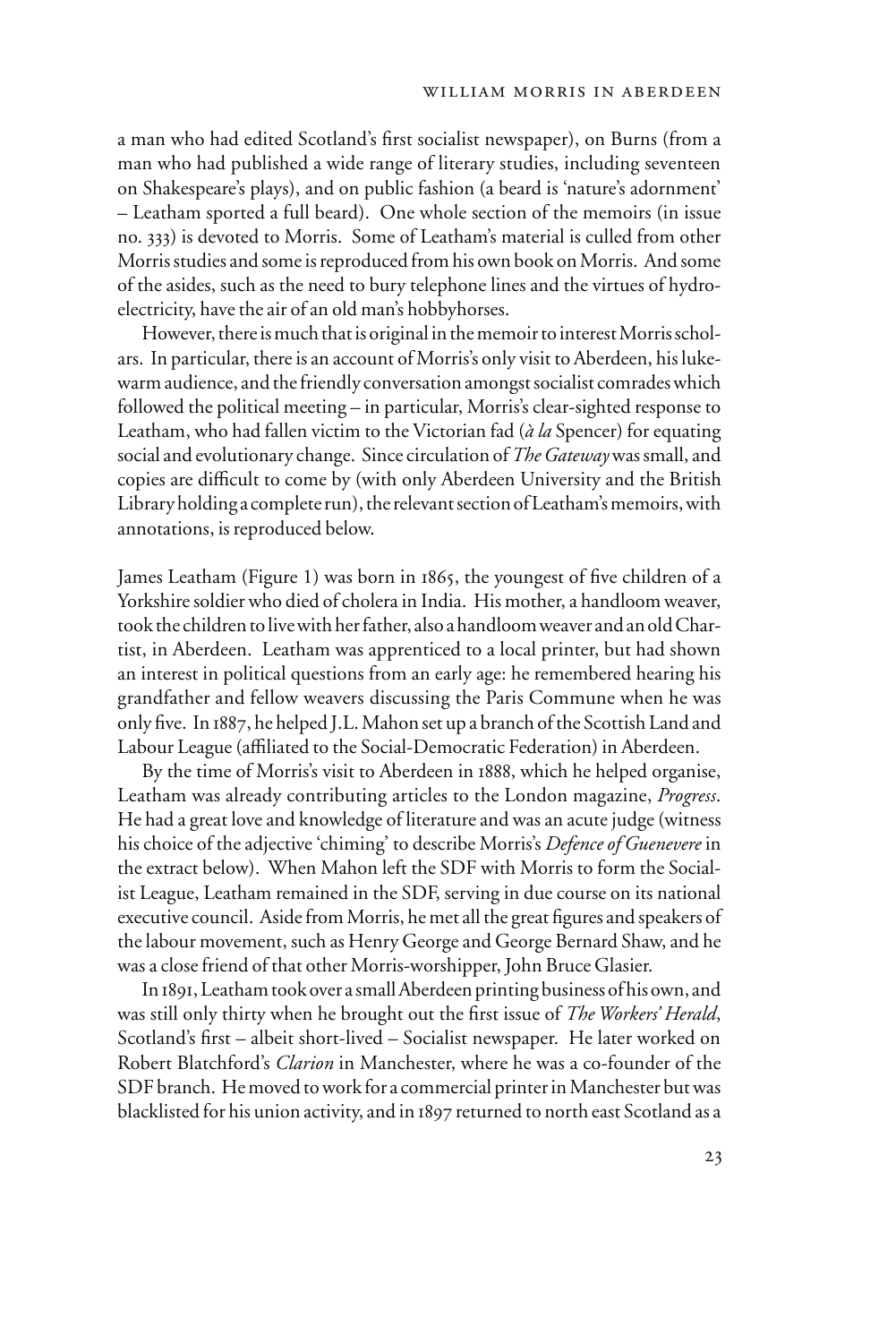## THE JOURNAL OF WILLIAM MORRIS STUDIES .WINTER 2008



*Figure 1 – James Leatham in 1943, reproduced with permission from the Special Libraries and Archive Section of Aberdeen University Library.*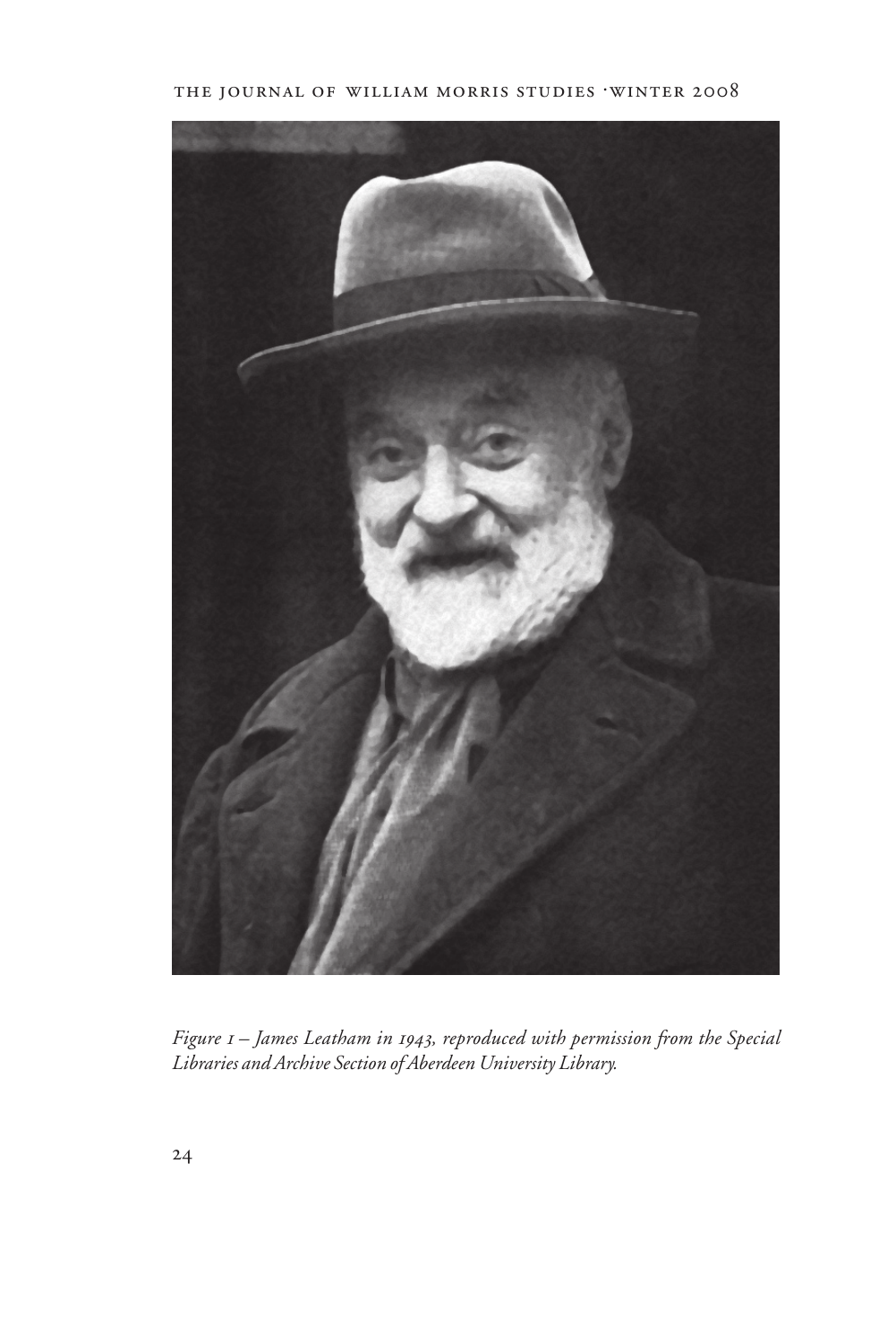compositor, writer, manager, and later briefly owner of the weekly *Peterhead Sentinel*, where *William Morris, Master of Many Crafts* first appeared in serial form.

In 1905 Leatham became a freelance jobbing printer and journalist, and publisher, establishing the Clerkhill Press. He remained active in socialist politics, speaking at meetings, helping to found a Peterhead branch of the ILP and playing a part in a bitter trawlermen's strike. In 1908, he was appointed editor-manager of a group of weekly ILP newspapers in Yorkshire, including *The Worker* (in Huddersfield). Resigning on a point of principle, he set up as a printer at Cottingham near Hull, and it was from there that the first issue of *The Gateway* emerged in 1912.

In 1916, he moved for the last time, to the small Aberdeenshire town of Turriff, where he set up the Deveron Press. In 1918 he joined the Labour Party and became founder-president of the Turriff branch in 1922, only to resign from the party in disgust in 1924, over the performance of Ramsay Macdonald's Labour Government. Henceforth he devoted himself to local government: he was first elected to the Turriff town council in 1923, and was Provost from 1933 until his death in 1945. He was also chair of the local Public Assistance Board and, when war broke out, was chair of the billeting committee, housing four hundred evacuees. He was particularly and justifiably proud of his council's record in building council houses, and was awarded an MBE for his services to local government in 1942. Many more details can be found in the only biography of Leatham, Bob Duncan's *James Leatham, 1865–1945. Portrait of a Socialist Pioneer*. 3

The remainder of this article consists of annotated extracts from 'Sixty Years of World-Mending. Recollections and the more or less pertinent reflections. XI. – William Morris' published in *The Gateway*. 4 I am grateful to the Special Libraries and Archives staff of the University of Aberdeen for their assistance and permission to reproduce this extract. I also wish to thank Tom Deveson for his scholarly copy-editing, and the Editor, and an anonymous referee, for their speedy and helpful response to the original submission.

## leatham's introduction

Provincial cities seemed to have more visits from notables in the old days than now. Lectures and speeches now given on the radio were then delivered on local platforms to a local audience, supplemented by such additional publicity as the press cared to give. Among distinguished speakers in Aberdeen in my time I recall Gladstone, Huxley, Kropokine [*sic*], 'Labby' and Sir George Trevelyan (who came together), Henry Ward Beecher, Churchill, Lloyd George, Professor Patrick Geddes, and Sir Charles and Lady Dilke (separately). But the biggest of them all, for the number and quality of the things he knew and could do, and a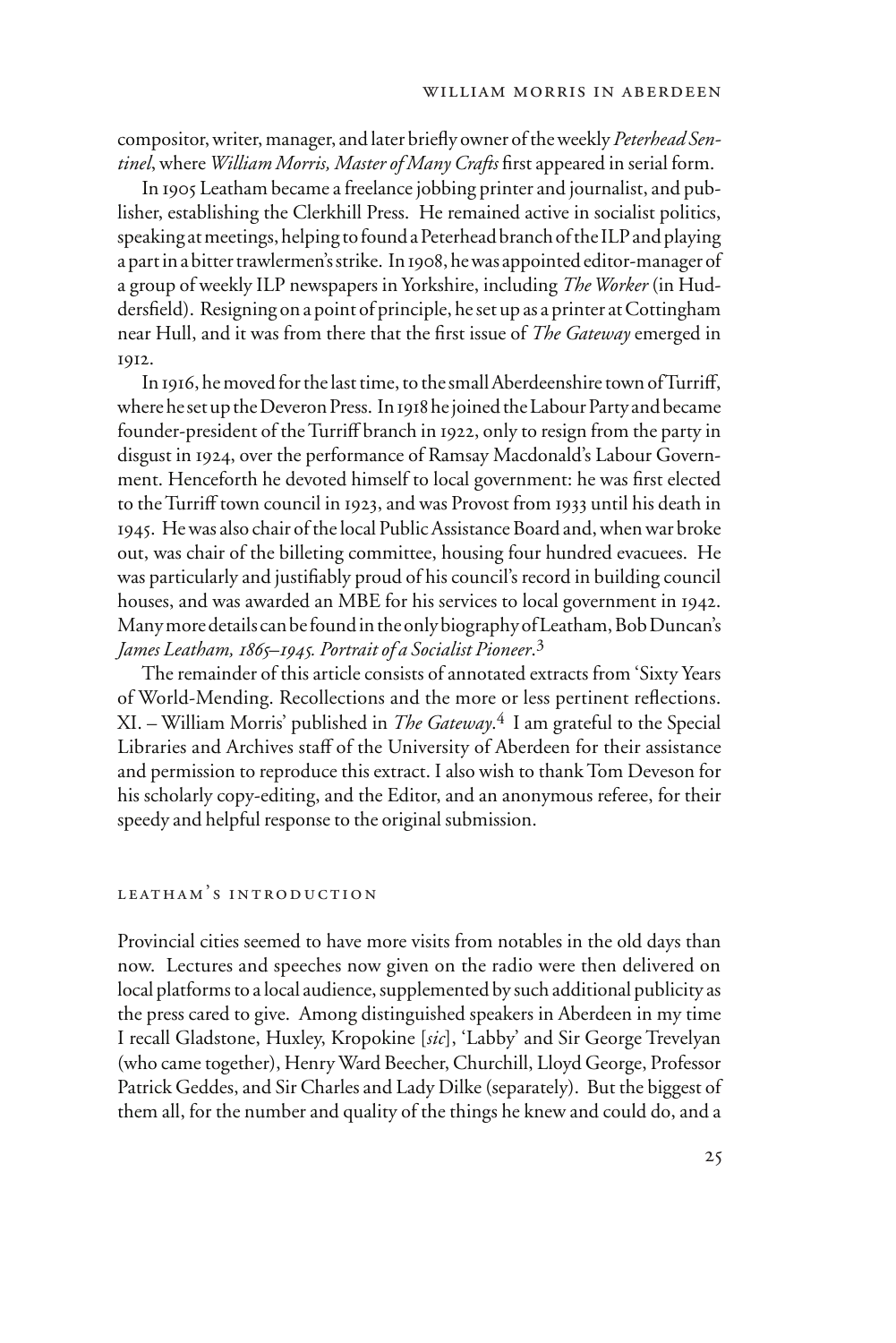certain aura of mental and moral integrity and power which he carried so lightly and offhandedly, was William Morris, who came to Aberdeen in the month of March, 1888. 5

Morris found Scotland 'raw-boned', and among his many friends there were no Scotsmen whom he took to his generous heart as he did with Englishmen. His voluminous and always racy printed correspondence has no Scots names in it, as if we took no active interest in the arts, crafts, and literature in which was absorbed. He knew our literature and proverbial philosophy better than most Scotsmen do; but I recall how chagrined I was when he said he regarded 'Holy Willie's Prayer' as Burns's best poem. He liked Scott and admired *Sartor Resartus*, but nevertheless condemned the 'gloom' of Carlyle as if that were his chief characteristic. He admitted to a possible 'pock-pudding prejudice', but he had as a rule only too good a reason for the specific flicks of disparagement in which he occasionally indulged at the expense of Scotland and individual Scots. He preferred Iceland – though he loathed its geysers – because the people were not commercialised, loved literature, were kind and hospitable, and country and people were unspoiled. It may be some solatium to Scots that he wished to see London thinned out to extinction, and referred to its businessmen as 'smokedried swindlers'.

## morris's only visit to aberdeen

Morris's reception in Aberdeen would not have impressed him in our favour. He lectured to not more than a couple of hundred people<sup>6</sup> in the lesser St. Katherine's Hall. The Rev. Alexander Webster7, who was his host, presided, and, apologising for the absence of the intelligentsia, suggested that the Principal of the Univer $sity<sup>8</sup>$  ought to have been introducing our illustrious visitor. The Principal had not been asked but he might well have been there. A great and prolific original poet, handling classic themes with unrivalled mastery, ease, and sweetness, the translator of Homer, Virgil, and of sagas from the Norse and Icelandic, the man who refused the Laureateship on the death of Tennyson, such a man might well have attracted an impressive academic audience, even if he had not been the world's most noted reformer of the arts and crafts as well. But I know of only two university men who were in the audience that night.<sup>9</sup> The one was William Semple, M.A., B.D., B.Sc, an Ayrshire man, a teacher at Gordon's College, <sup>10</sup> and as handsome and good-natured as he was learned. The other was William Charles Spence, M.A., English Master at the Girls' High School. Semple had been with us heartily from the outset. He was one of the many converts of Patrick Geddes,11 who had turned him away from dead theology and made his B.D. useless. Semple was a splendid teacher and sports leader, but his open association with the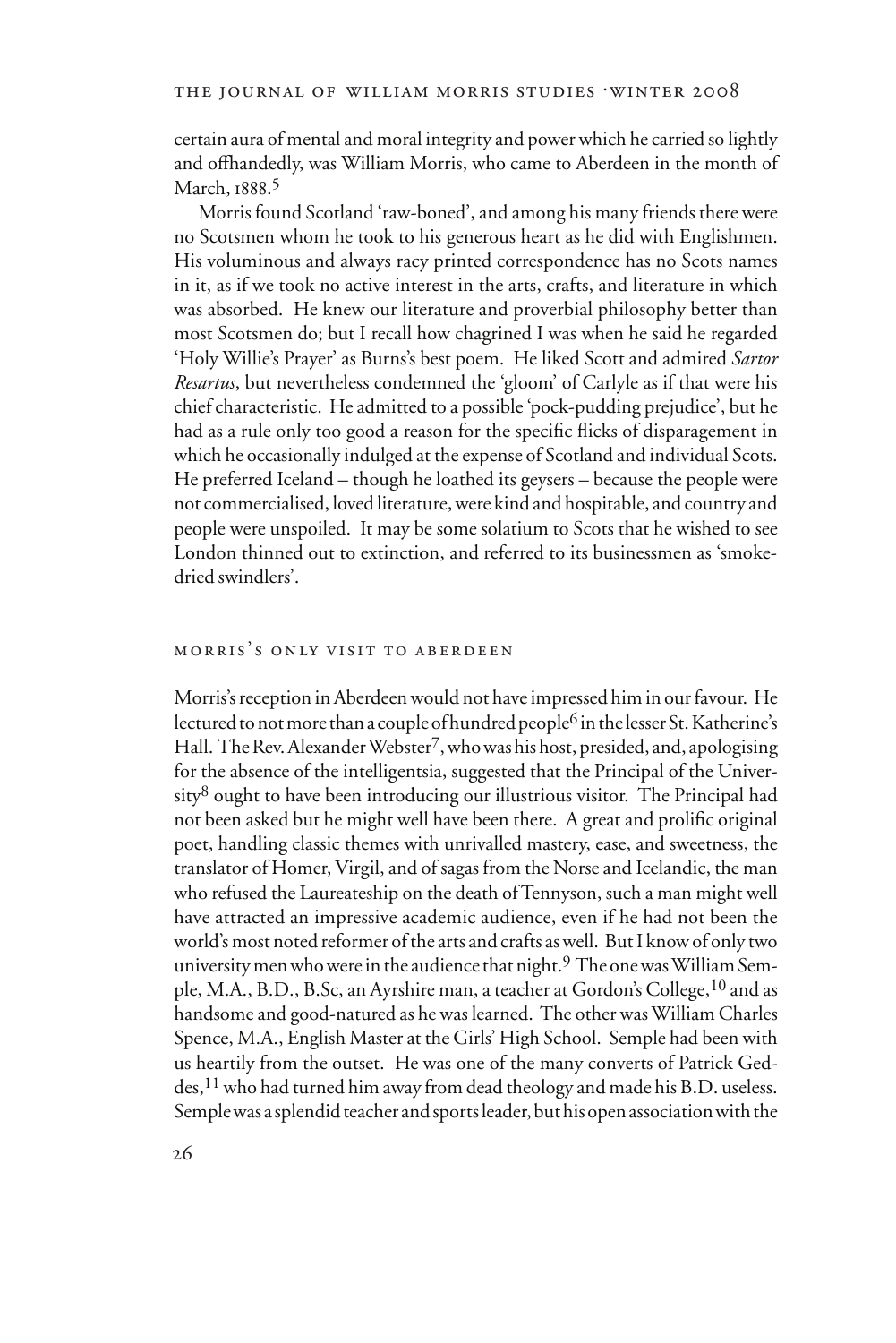new politics and his 'way of teaching history', with, as credibly alleged, a hostile  $rector<sup>12</sup>$  eavesdropping outside the classroom door, led to his leaving Aberdeen.

When the centenary of Morris was celebrated in 1934, Mr Stanley Baldwin, then Prime Minister, referred to Morris as 'a glorious human being.' Their families had been acquainted. Ruskin in his day had said, 'Morris is beaten gold.' And yet another description of him was, 'Six giants rolled into one.' I have written a book about some of his achievements in literature and the arts and crafts in general.<sup>13</sup> Here I deal with the man as he appeared in actual social contact.

#### a canard

As already indicated, the band did not turn out for him in Aberdeen. Indeed the frigidity of his reception seems to have been found so impressive in some quarters that a story was started of his having been found in the Shiprow<sup>14</sup> looking for the hall close on the hour when the meeting was due to begin.

The truth is that I met him at the station when his train came in in the middle of the day, and took him in the tramcar to Leslie Terrace, where Webster then lived. I had my work to attend to – being then only a foreman, and not the boss, who could be spared for days on end – but I left him in the hands of the hospitable Websters. In the evening I called again in good time for him and Webster and took them by tramcar most of the way to the meeting-place. If the motive of the canard was to suggest that the meeting was imperfectly advertised, it was not entirely unworthy. Some excuse seemed called for.

#### the outward man

I do not know if Morris was afraid of being mistaken for a bagman, but anyhow he carried his considerable dunnage in a couple of capacious brown canvas satchels slung over his broad shoulders. He wore a grey checked Inverness cape at this time. When next I met him this had been discarded for a substantial blue overcoat. He himself mentions in one of the letters in the McKail [*sic*] biography, that, with reference to the grey cape, a London youngster had shouted 'Yah, Shakespeare!' A black soft hat surmounted his abundant grey hair, and his white beard spread down over his turndown collar, with no tie. Though the weather was typical March, he carried no umbrella, but a stout stick. When I held my umbrella over him for a moment he said, 'You look after Number One; never mind Number II!' (Two 1's of course). His jacket suit was of blue serge. Of middling height, he was broad and powerful.

His get-up was in keeping with his strong, decided, yet essentially benevolent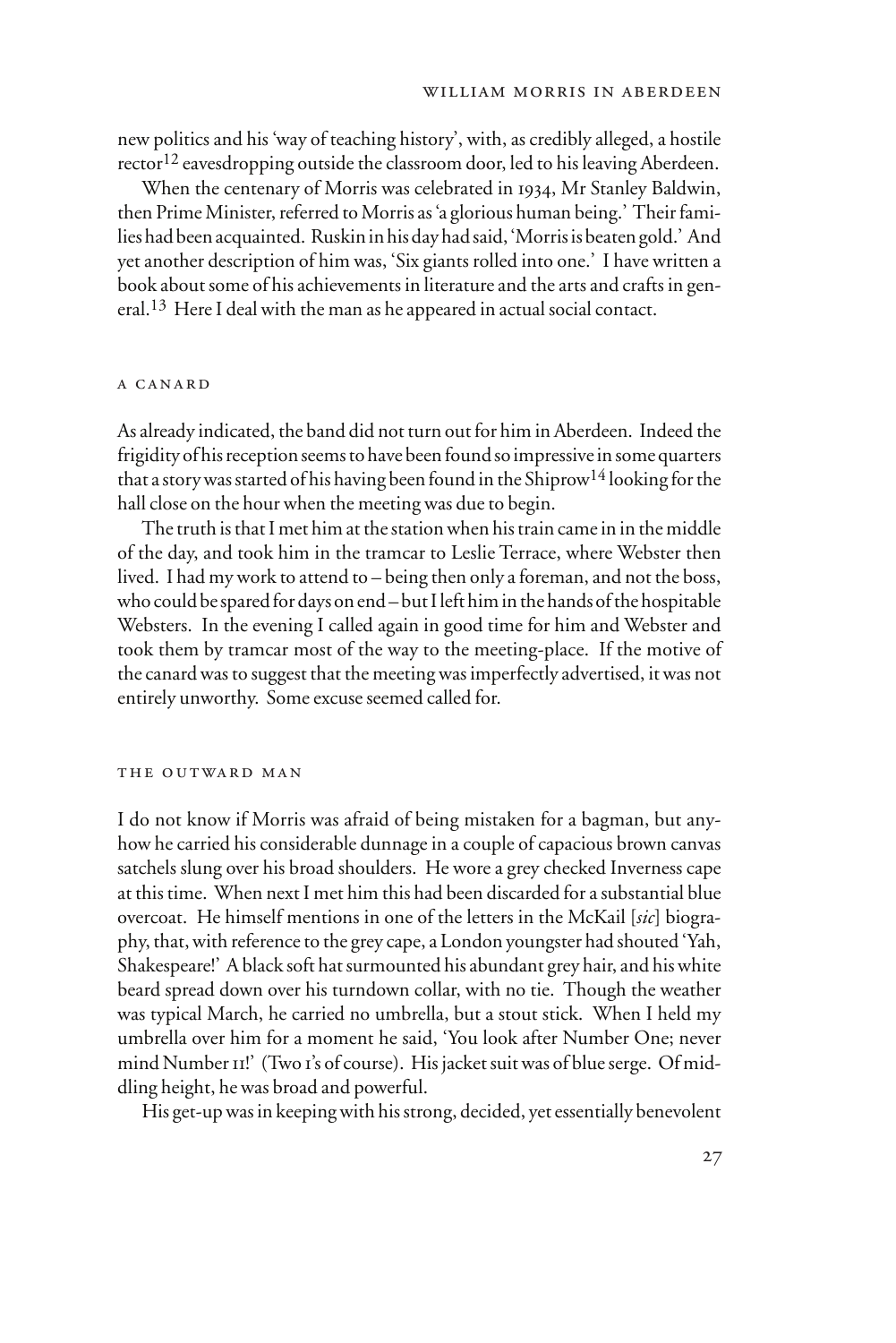character. He was interesting to note because he had a theory or reason for everything he ate, wore, used, and did or refused to do. He piled jam on his bread when in his own house, said 'I like pig' when other people would have used the less pagan words bacon or ham, and at the table he drank tea from an enormous cup which suggested a different use. Among other unrecorded tastes of his was a preference for Latakia tobacco, and for blankets rather than sheets in bed.

There have been attempts to classify his appearance - such as that of farmer or owner-shipmaster; but they are all wide of the mark. He was not to be classified. Visiting a famous old church in the south of Scotland along with Scots acquaintances, his comments on the building so impressed the old beadle,<sup>15</sup> accustomed though he was to distinguished visitors, that at a suitable opportunity he asked a straggler from the company 'Whae's *that*?' his startled tone reflecting his excitement.

#### a really pious wish

Morris's one Aberdeen lecture was delivered from manuscript. He sometimes did that, although he was ready and hearty in extempore speech too. His concluding sentence declared that he spoke for a movement which sought to make 'the earth one garden and all men our friends'. That was fifty-three years ago, and of both aims it may be said, more than ever at the moment, that their realisation, like the Kingdom of Heaven, 'cometh not with observation.'

In one of those enjoyable symposia which followed such meetings, with supper and the putting up of burnt offerings – though Webster himself did not smoke – Morris that night was very 'matey,' especially when one considers the circumstances. It was the first time he had met us, we were Scotsmen, not supposed to be interested in arts and crafts, but very likely, as he would suppose, devoted to the adoration of the Machine God which since then has more and more mastered us, so that two men in an aeroplane can send a whole cityful scampering like terrified rats to their holes down below. Not every man will lend his pipe to another; but I had unaccountably come out that night without mine, and Morris must needs go off and return with three or four to choose from. Fortunately – seeing the place was Aberdeen – I had my tobacco-pouch!

#### a cathedral and a college, both right

I did not see as much of him then as I wished. Next day he went with Webster and 'old William Lindsay, the publisher,' to see King's College and Oldmachar Cathedral,16 the latter one of the great churches of the middle ages, and still a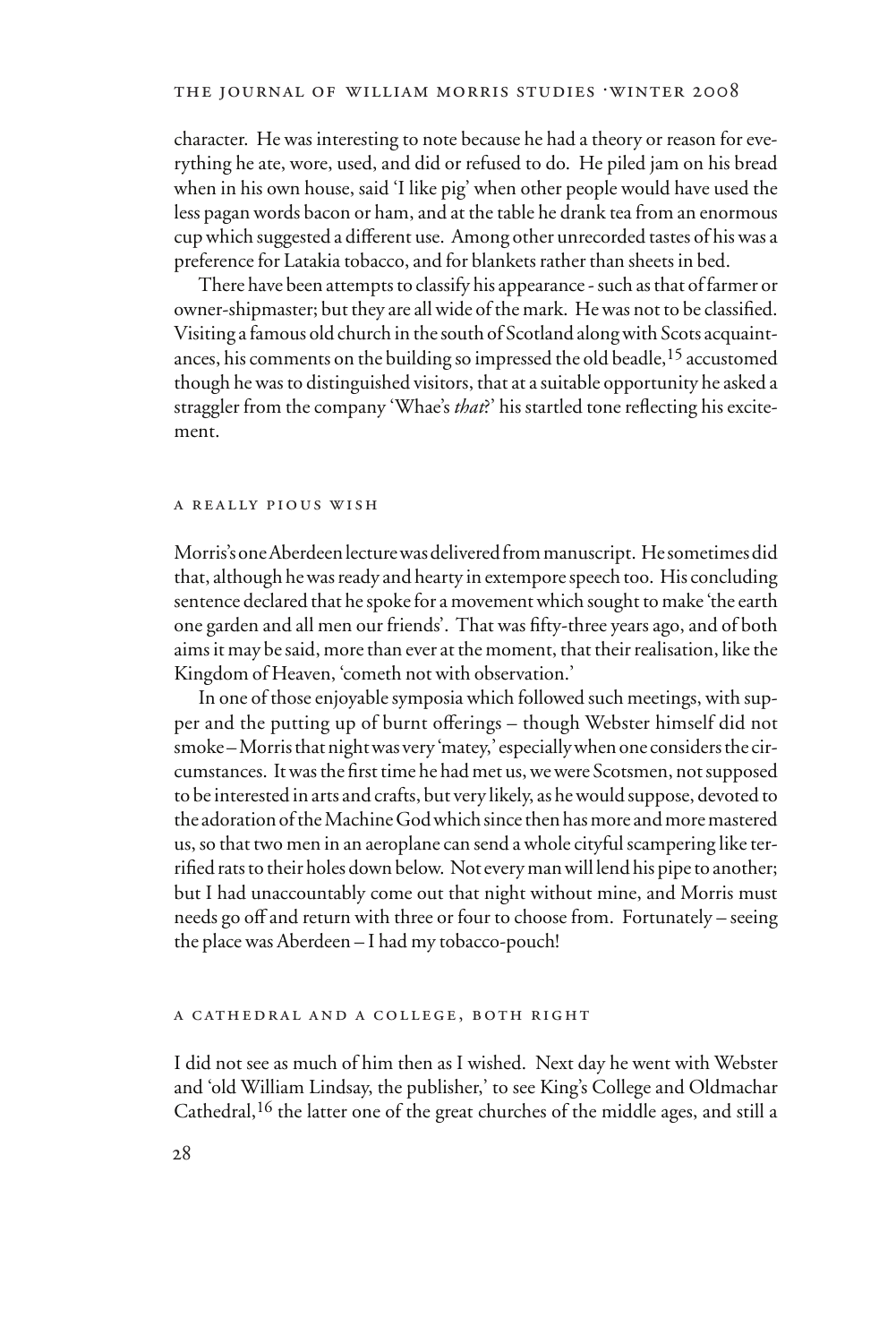grand old pile with its twin spires, clerestory, stained windows, and ancient sculpture, despite all the vandalism of those who mistook destruction for religion. The chapel at King's would have delighted him with its hand-carved seats, the work of long-dead craftsmen who would have had what he placed above everything else, pleasure and pride in work which was in itself worth doing.

On mediaeval craftsmanship he could be intensely interesting, and he had special knowledge of the monastic life and churches of the middle ages. He had been 'intended' for the Church, and while at Oxford he and Burne Jones had together visited old churches and taken rubbings of mural tablets and carvings. As the eldest son of a well-to-do man he had at college an allowance of £900 a-year, from which he was able to finance the *Oxford and Cambridge University Magazine*, as later in life he subsidised *The Commonweal*, the Society for the Preservation of Historical Buildings [*sic*], and other enterprises which appealed to him.

There is, of course, any amount of work in which it is impossible to take a craftsman's pleasure. Dennis the hangman might enjoy 'turning them off,' but only a sadist could have pleasure in the taking of life, human, animal, or fish, yet the litter of civilisation is borne on the shoulders of men who slay in shambles, grub in cesspools, labour in the darkness and danger in the mine, and shiver aloft on telephone and telegraph poles, without much element of craftsmanship about the work. The wires should be put underground, we might all become vegetarians, and electricity generated from falling water might provide power, light, and heat, supplemented by peat and wood, so that the last miner might come up from the last shift for the last time. That would not end the drudgery which machinery relieves or abolishes, as in road-making, where the machine breaks the stone, mixes it with tar, and spreads the mixture from tipping wagons in a flowing tide. If the old, deep, hand-made Roman road lasts longer, the answer is that it was made by serfs who did not have the craftsman's pleasure in the work or much pleasure of any kind. The mediaeval stonecutter put 'the mason's mark' on the stones he dressed, and if the stone carried a decorative design he might well have an artist's pride and pleasure in it. But most of the stones in a building were plain and many were beyond close inspection. Workmen have pride and satisfaction in any big piece of good work as a whole in which they have had a part. 'Ours' may be a better word than 'mine,' as Morris himself expressly recognised. And yet artistry is an individual thing. No committee could have written the play of 'Hamlet.'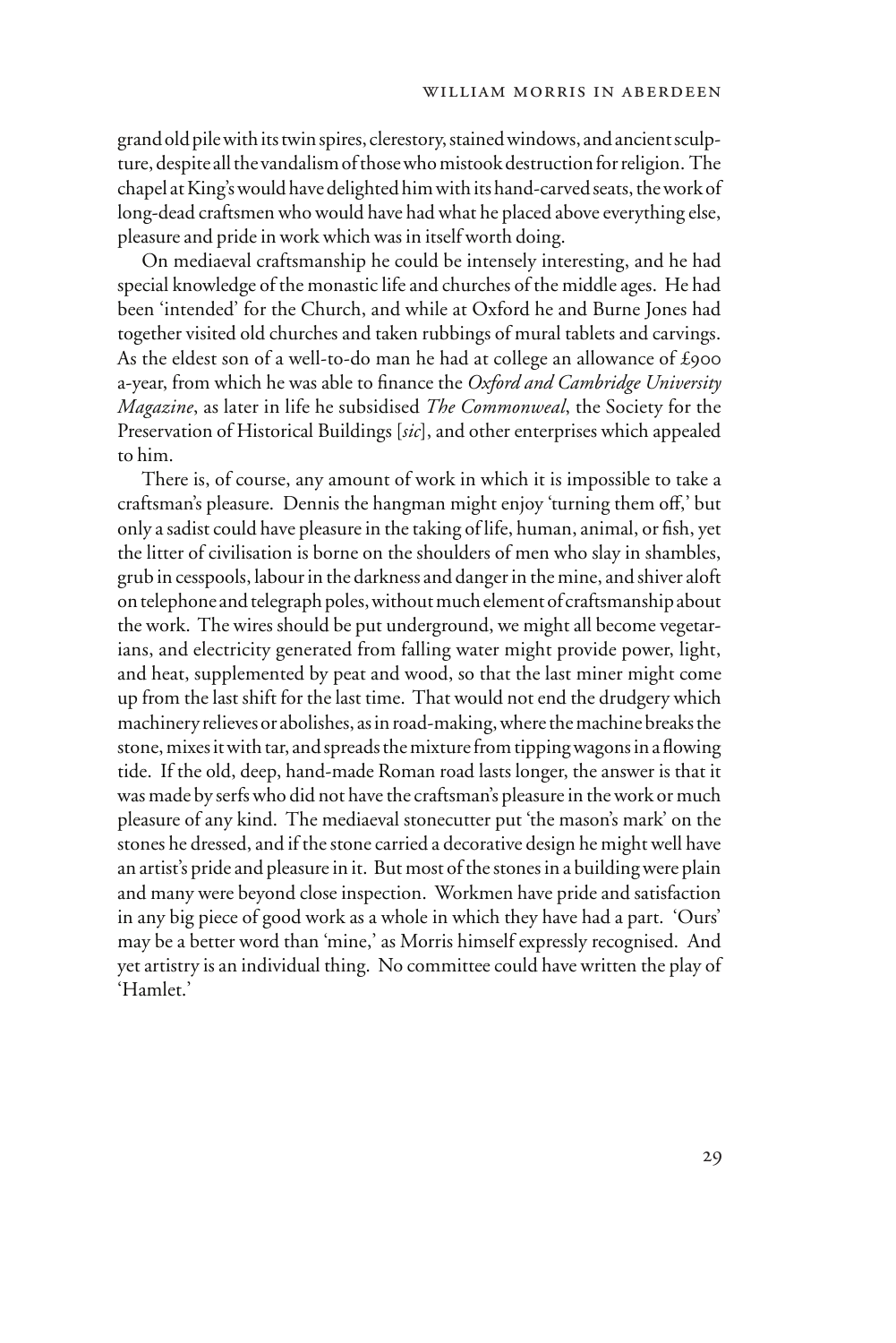#### over-engined

Life is, or should be, more than even great creative labour. There are over-engined people who must always be using their hands. Thus on a slow, long voyage up the Thames on a boat called The Ark, Morris must needs do the cooking, though there were a number of women on board. He fancied himself a cook, and once said no woman ever invented a new dish or failed to spoil an old one. It's a mercy we're all spared. A man of intense energy, he wore himself out at sixty-two. With Shakespeare, Burns, and Dickens it was the same. To look a gifted horse in the mouth is not to reject it.

The value attached by Morris to 'useful work *versus* useless toil' is inherent in any planned community, which would take bagmen off the road, close unnecessary shops, abolish competitive advertising and overlapping services. It would cut out war by ending the craze for foreign markets and so-called lebensraum. It would make 'the earth our garden' in a sense and on a scale not dreamt of in commercial economics, with only one-fifth of the earth under any kind of cultivation and the tillers of it everywhere the worst-treated class of the community.

#### enjoyment in service

A favoured child of fortune, Morris at Oxford had played cricket and rowed for his college (Merton).<sup>17</sup> On taking his M.A. he entered the architect's office of G.E. Street for a time; but he did not need to draw plans for a living, and at twenty-four he had published for him the lovely, chiming 'Defence of Guenevere' and other poems which already had all the characteristics of his later work – as in 'Jason,' 'Sigurd,' and 'The Earthly Paradise,' an output in verse alone far exceeding that of any contemporary poet. The prose tales, some of which have been translated into several European languages, were, in the author's allowance, trifles thrown off day by day as a change from the work of Morris  $\&$  Co. at the Merton Abbey home of the crafts.

There his people carried on the weaving of carpets and tapestry, the designing and making of stained glass windows, the making of house furniture in native oak and walnut, as against mahogany or veneer with tortured ogee mouldings; wallpapers in natural patterns and colours, such as the much-copied acanthus leaf, the manufacture of fabrics which were what they pretended to be. His dyes were extracted from natural substances such as twigs and leaves, producing colours that were pleasing even as they slowly faded, unlike the ghastly hues of drysaltery in decay. He had looms to weave a carpet 25 feet wide and weighing over a ton. The Kelmscott Press was housed in a roomy cottage near Morris's home in Hammersmith. In our homes he aimed to make the wall beautiful, the floor beautiful,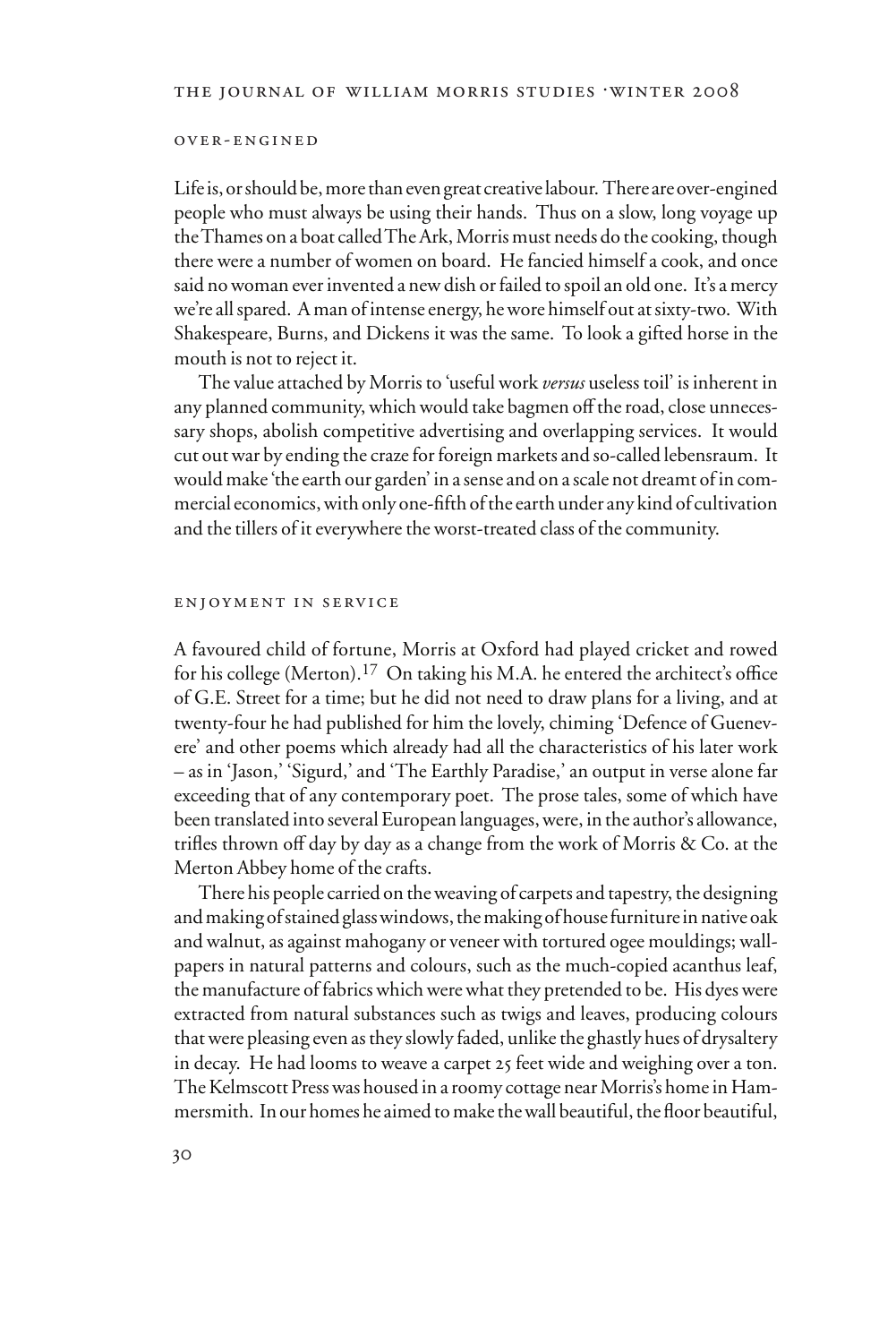the house beautiful, and, last of all, the book beautiful. The changes he initiated have not only been largely followed, but in some directions overdone. It is easier to catch the manner than the spirit; to copy genius and simplicity, but to achieve simplicity only, as in modern so-called 'functional' building, all glass, iron, and straight lines.

H.M. Hyndman tells how Morris and he, in Oxford one day, had occasion to visit the Bodleian Library. As they were leaving, the librarian, recognising Morris, said they had just received a consignment of mediaeval books; would he kindly give his expert advice about the placing of them? Morris at first demurred, but at last consenting, he wrote out slips to accompany the various books, with such details as: Written at the monastry (*sic*) of so-and-so in approximately year such-and-such. This done with only occasional hesitation. The particulars were at once accepted, and Hyndman believed they were as near accuracy as human knowledge at this time of day could attain.

Morris had, indeed, an extraordinary knowledge of old books and of all things mediaeval. He would pay £1000 for an ancient painted book, even, on one occasion, £200 for a couple of leaves that were missing from a book he had in view. He made purchases on the Continent, sending an agent to Munich to buy a psalter (at £1200) when the owner refused send it on approval.

This was only one aspect of his multifarious lore. A friend who met him often says he could 'go on for hours' about birds, and it would be vivid talk without posing or self-consciousness. He never 'performed' in talk, but was a good listener if you had anything more or less worth while to say. I can speak of this from experience. I did not share his belief in the possibility of sudden social change, and told him that I thought harm was done by the raising of expectations of social revolution. Society allows the law of growth as with other organisms much less complex and full of contradictions and centres of resistance to change than the modern State, by which I mean the whole people. At our first meeting, I had pointed out that the tadpole changed suddenly into a frog, the tail wriggling, perhaps in protest, but the head and body were the directive organs, and they had no objection to the process. Presently there was no tail left to wriggle: it was all absorbed into the frog, which had no tail. But that was one small individual creature, whereas society was a congeries of warring classes, some of whom objected strenuously to any metamorphosis, while the great mass of the body was not alert.

Morris answered that analogy was a dangerous thing, that we must not run animal biology too hard, that human beings were conscious agents, and that it was our mission to convert the head and body, which consisted of all the workers with hand and brain. Let the tail of useless people wriggle and resist. They will be absorbed right enough. It is our job to see to that, and it is necessary for us, in the first place, to believe that it can and should be done.

That, in effect, is what he said, and he said it breezily, with a sharpness of feel-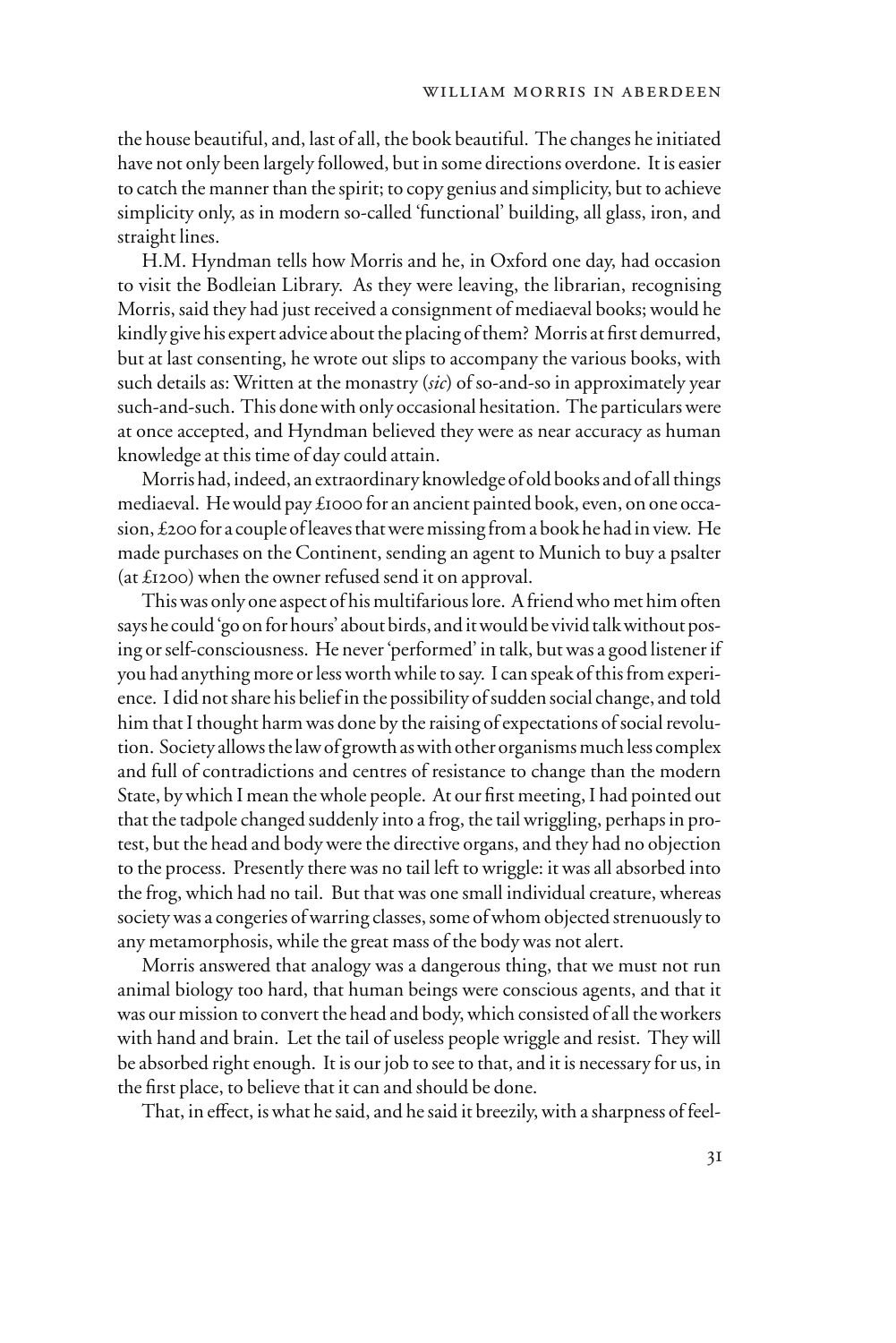ing which is perhaps not reflected in my summary; for he added disarmingly, 'I say that, not because I'm an older man than you, but because I think its right.' He must have thought he had sounded dogmatic. I passed the matter off by saying I did not make love to gradualness. The change could not be too quick for me.

But Morris seemed to have been dissatisfied with his visit. In an article in the party organ, *The Commonweal*, he complained that he found his audience 'heavy to lift,' and suggested that we were 'held down by local Radicalism.' He was, anyhow, to come round declaredly to our view of policy later in the day.

The last time I met Morris was in Manchester,<sup>18</sup> which he visited repeatedly during my time there. He was by this time (1895) supposed to be in failing health, though he was but 61, and he died the following year; but he was speaking out of doors, by his own choice, though it was a cold March morning, and the pitch, by Trafford Bridge, crossing the Ship Canal, was then open and exposed. The meeting was under the auspices of the Social-Democratic Federation, from which he and many of his friends had seceded ten years before. The Branch had invited him to come and speak on my suggestion; but not satisfied with two free addresses – he spoke again in the Free Trade Hall in the afternoon – they pressed him to become the Socialist candidate for South Salford! At the Sunday-morning meeting he handsomely admitted that Hyndman had been right in standing by a policy and program of specific political proposals, and 'we are now hand-inglove,' he said.

We may meet him again in these pages.<sup>19</sup> He is my greatest human topic.

### **NOTES**

- 1. *The Gateway*, no. 361, January–August 1945, p. 1.
- 2. James Leatham, *William Morris: Master of Many Crafts*. Peterhead: Clerkhill Press, Third Edn, 1908, 150 pp. Republished by Thoemmes Press, Bristol, 1994.
- 3. R. Duncan, *James Leatham, 1865–1945, Portrait of a Socialist Pioneer*. Aberdeen: Aberdeen People's Press, 1978, 87 pp.
- 4. Published May 1941.
- 5. LeMire gives the date as 28 March 1888 and the subject as 'Monopoly'. Eugene Le Mire*, The Unpublished Lectures of William Morris*, Detroit: Wayne State University Press, 1969, p. 271. 'Labby' refers to Henry Labouchere, the radical Liberal politician and journalist.
- 6. Leatham may be making a comparison with the twelve hundred people he mentions were in the audience to hear the author George MacDonald; James Leatham, 'Sixty Years of World-Mending V', *The Gateway* no. 327, September 1940, pp 10–19.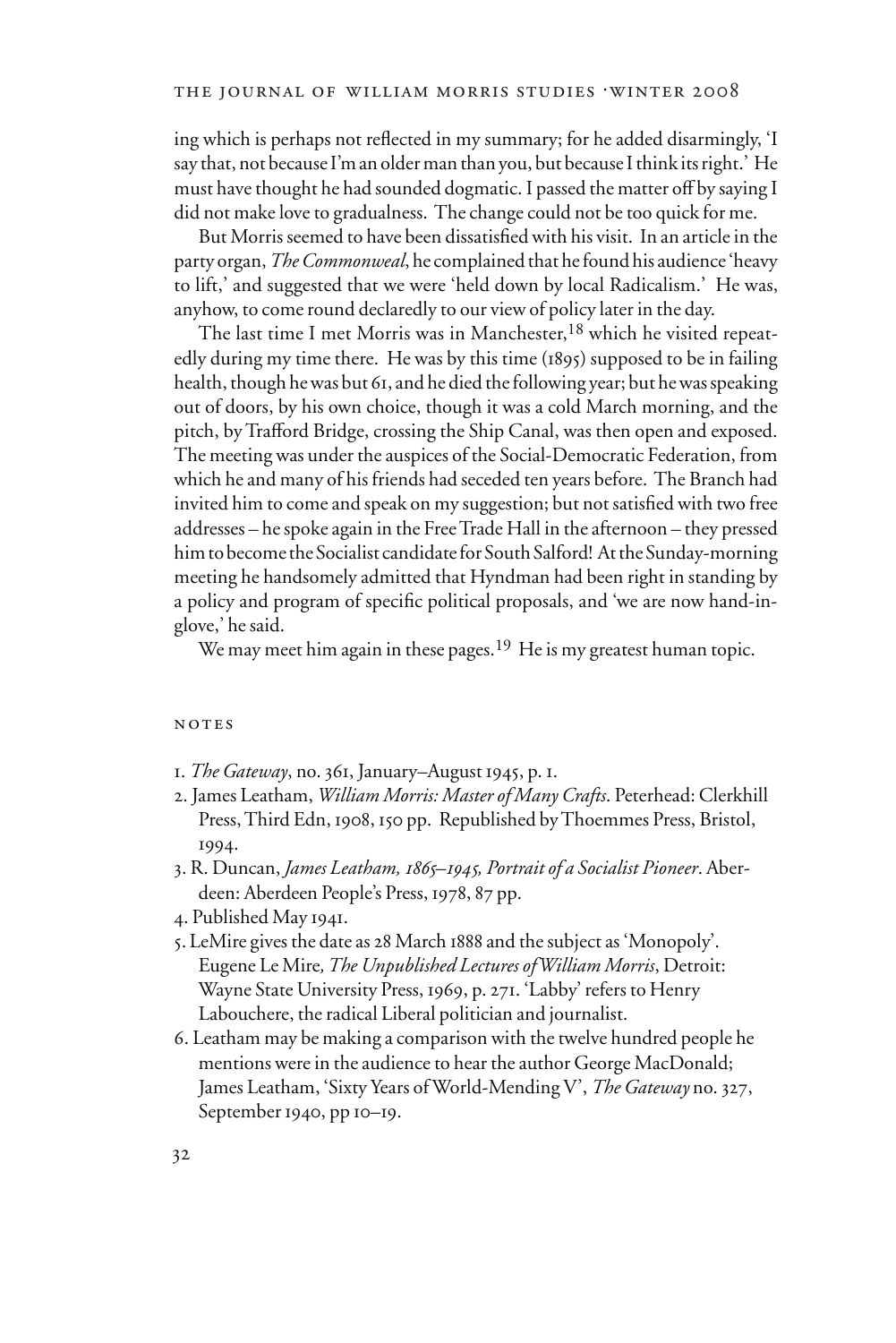- 7. The Rev. Webster, a Unitarian minister, was another local pioneer socialist who, in the previous year, had taken part with Leatham in a successful local free speech campaign when J.L. Mahon (organiser of the Scottish Land and Labour League and a co-signatory of the manifesto of the Socialist League) was arrested for obstruction when he tried to hold an open-air public meeting in Aberdeen on the Scottish Sabbath. James Leatham, 'Sixty Years of World-Mending VII & VIII', *The Gateway* nos 329 & 330, November 1940 & January 1941, pp. 10–20 & 10–19. Webster also wrote his memoirs (Alexander Webster, *Memories of Ministry*. Aberdeen: A. Martin, 1913, 267 pp.), but these are concerned with church events and Morris goes unmention.ed.
- 8. The office of Principal in the Scottish universities is equivalent to that of Vice-Chancellor in English institutions.
- 9. The university was not a Tory stronghold: many of the students were 'lads o' pairts' who had won their places at the competitive bursary examinations and many of the professoriate had similarly humble origins. Nevertheless, the University – like the city – tended at that time to a liberal rather than a socialist radicalism, although a William Ogilvie, Professor of Humanity, had published a book advocating land nationalisation back in 1782!
- 10. Robert Gordon's College, an independent school in Aberdeen dating from 1750.
- 11. Professor of Botany at the University of Dundee, follower of Huxley, and widely regarded as a founder of the disciplines of town planning, and ecology.
- 12. Headteacher.
- 13. See note 2.
- 14. A city centre street.
- 15. The church officer, subordinate to the minister. The church in question *might* be the Rosslyn Chapel, a Templar church, only a short journey from Edinburgh, a city which Morris visited repeatedly, both in order to speak, and to conduct the Firm's business.
- 16. Kings College (founded 1495) is one of two colleges (the other is Marischal College) merged in 1860 to form the University of Aberdeen; Kings Chapel is the only surviving part of the original fabric. St Machar's Cathedral is located close by Kings. Leatham is allowing affection to colour his judgement: although the cathedral roof is impressive, St Machar's is not 'one of the great churches of the middle ages'. Leatham was to be buried in the cathedral churchyard. His tombstone reads: 'James Leatham 1865–1945: Man of Letters; Pioneer of Social Reform'.
- 17. Leatham was mistaken: Morris attended Exeter College.
- 18. The same event is described at greater length in Leatham's book on Morris (see note 2) in a passage which has been cited by other authors, well-captur-